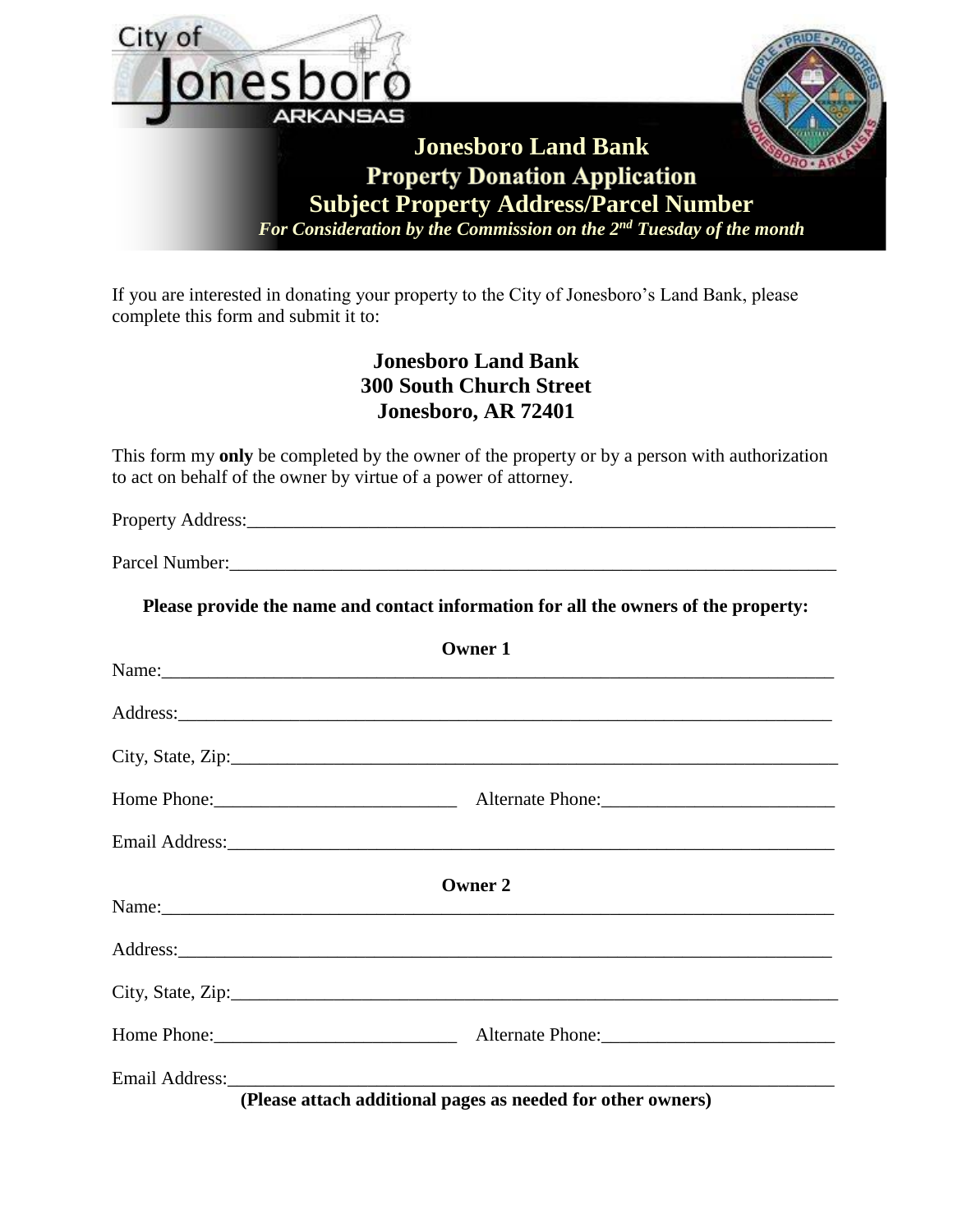- 1. Does this property have a structure on it? (Yes or No)\_\_\_\_\_\_\_\_\_\_\_\_\_\_\_\_\_\_\_\_\_\_\_\_ 2. If there is a structure, is it occupied? (Yes or No)
- 3. If it is not currently occupied, when was it last occupied? \_\_\_\_\_\_\_\_\_\_\_\_\_\_\_\_\_\_\_\_\_\_\_\_\_

\_\_\_\_\_\_\_\_\_\_\_\_\_\_\_\_\_\_\_\_\_\_\_\_\_\_\_\_\_\_\_\_\_\_\_\_\_ Signature

\_\_\_\_\_\_\_\_\_\_\_\_\_\_\_\_\_\_\_\_\_\_\_\_\_\_\_\_\_\_\_\_\_\_\_\_\_ Print Your Name

\_\_\_\_\_\_\_\_\_\_\_\_\_\_\_\_\_\_\_\_\_\_\_\_\_\_\_\_\_\_\_\_\_\_\_\_\_

Date

**NOTE:** The City of Jonesboro will research this property to determine if it meets the Land Bank's donation criteria. Prior to the final acceptance of the property by the Jonesboro Land Bank, the City Council must approve the donation. The City will keep you informed of its progress and final decision. If you would like to contact our office, please call 870-336-7291.